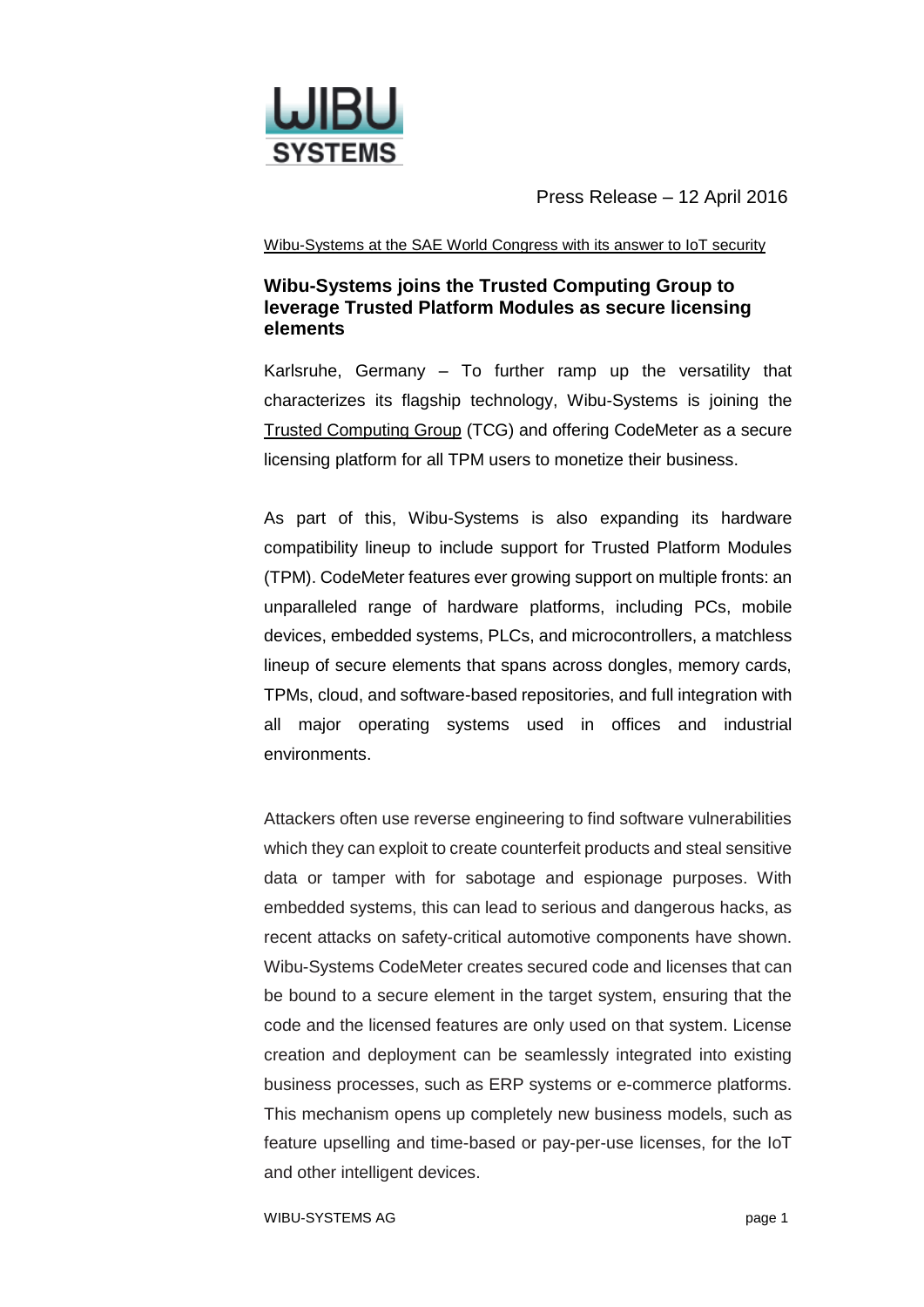

Press Release – 12 April 2016

"Our goal is to broaden the support for secure elements in all connected devices; the support of TCG specifications will streamline software licensing to all TPM 2.0 users, enabling new business opportunities, and propelling secure software monetization in the IoT world. CodeMeter, which was recently named SIIA Business Technology CODiE Award finalist for Best Content Rights & Entitlement Solution, integrates perfectly with the existing architecture and offers new revenue streams with lean integration and a small footprint", says Oliver Winzenried, CEO and co-founder of Wibu-Systems.

"TCG welcomes the contributions of Wibu-Systems and its support for the TPM with its CodeMeter solutions," said Mark Schiller, Trusted Computing Group executive director. "The ability to protect code and intellectual property is a key benefit of using the TPM in many enterprise, embedded and Internet of Things environments."

TCG is a not-for-profit organization, formed to develop, define, and promote open, vendor-neutral, global industry standards, supporting a hardware-based root of trust for interoperable trusted computing platforms, including embedded systems and the IoT. Its industry standard (ISO) TPM specifications are estimated to secure billions of endpoints, and other TCG specifications for secure networks and selfencrypting drives are implemented widely in products by thousands of manufacturers.

Wibu-Systems already offered a demonstration of "IP Protection and Flexible Licensing Applied to TPM Connected Devices" at the recent RSA Conference in San Francisco as part of the TCG "Securing the Internet of Things with Trusted Computing" initiative. The next showcase opportunity can be enjoyed this week at the SAE World